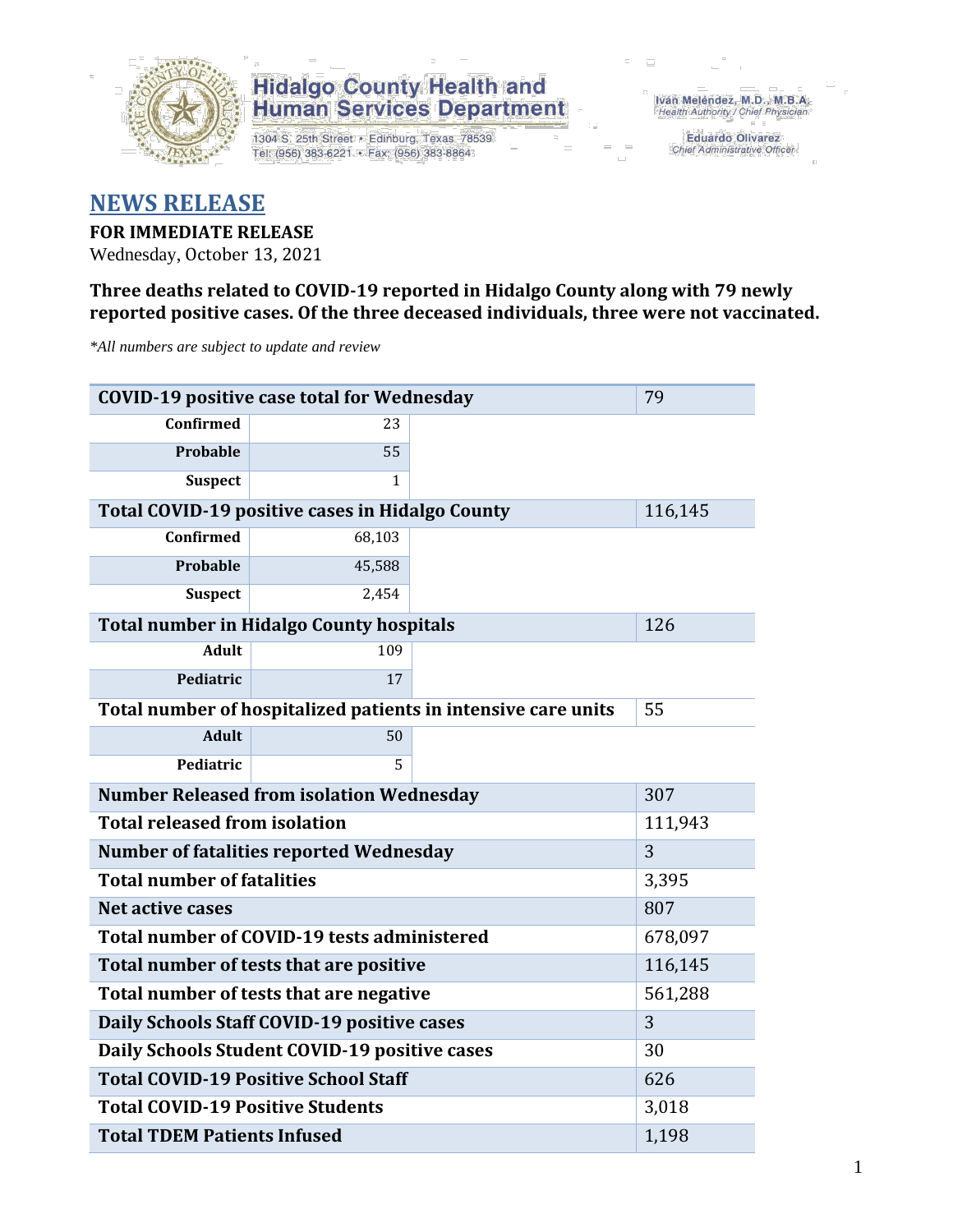

1304 S. 25th Street · Edinburg, Texas 78539 Tel: (956) 383-6221 · Fax: (956) 383-8864

Iván Meléndez, M.D., M.B.A.<br>Health Authority / Chief Physician

**Eduardo Olivarez** Chief Administrative Officer

*Hidalgo County uses the case status definition provided by the Texas Department of State Health Service's 2020 Epi Case Criteria Guide revised November 2020.*

- *1. Confirmed: A person who has tested positive through a molecular or PCR (oral or nasal swabs) test that looks for the presence of the virus's genetic material.*
- *2. Probable: A person who meets presumptive laboratory evidence through detection of COVID-19 by antigen test in a respiratory specimen.*
- *3. Suspect: A person who meets supported laboratory evidence through detection of specific antibodies in serum, plasma, whole body, and no prior history of being confirmed or probable case.*

*For more information of case status definition for COVID-19, please refer to:*

<https://www.dshs.state.tx.us/IDCU/investigation/epi-case-criteria-guide/2020-Epi-Case-Criteria-Guide.pdf>

| <b>Age Range</b> |     | <b>Gender</b> | <b>City</b>    |  |
|------------------|-----|---------------|----------------|--|
| 1                | 60s | Male          | McAllen        |  |
| 2                | 70+ | Male          | Mercedes       |  |
| 3                | 70+ | Female        | <b>Mission</b> |  |

### The deaths include: The deaths include: Case Breakdown by Age Group:

| <b>Age Range</b> | <b>Number of Cases</b> |
|------------------|------------------------|
| $0 - 11$         | 33                     |
| 12-19            | 9                      |
| 20s              | 7                      |
| 30 <sub>s</sub>  | 10                     |
| 40s              | 10                     |
| 50s              | 3                      |
| 60s              | 5                      |
| $70+$            | $\overline{2}$         |
| Total:           | 79                     |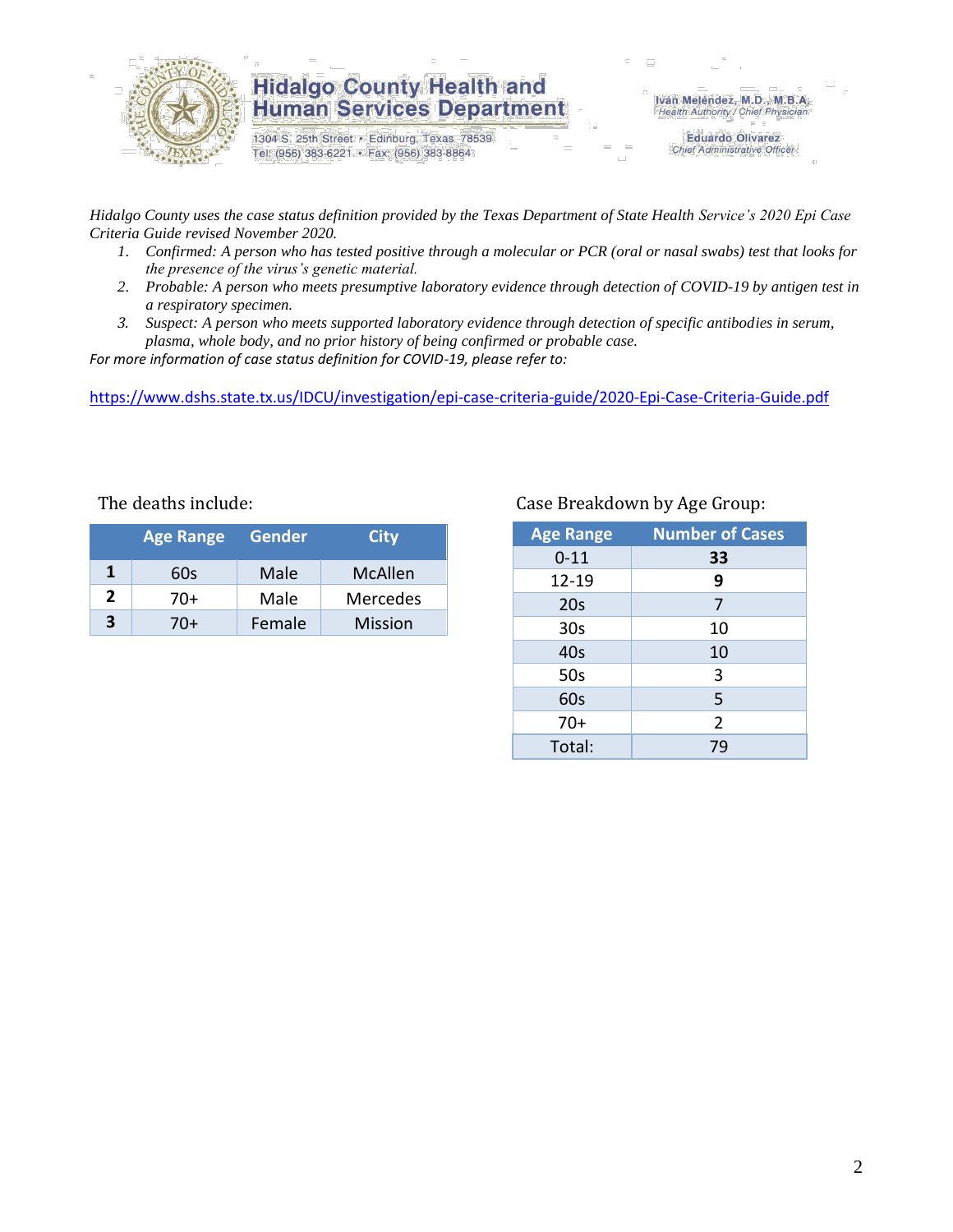

1304 S. 25th Street · Edinburg, Texas 78539 Tel: (956) 383-6221 · Fax: (956) 383-8864

Iván Meléndez, M.D., M.B.A.<br>Health Authority / Chief Physician

Eduardo Olivarez<br>Chief Administrative Officer

### Wednesday, October 13, 2021 positive cases include:

|                         | <b>Age Range</b> | Gender      | <b>City</b> |    | <b>Age Range</b> | <b>Gender</b> | <b>City</b> |
|-------------------------|------------------|-------------|-------------|----|------------------|---------------|-------------|
| 1                       | $0 - 19$         | F           | Alamo       | 41 | 30 <sub>s</sub>  | F             | McAllen     |
| $\overline{2}$          | $0 - 19$         | F           | Alamo       | 42 | 50s              | M             | McAllen     |
| 3                       | $0 - 19$         | F           | Alamo       | 43 | 60s              | F             | McAllen     |
| 4                       | 20s              | F           | Alamo       | 44 | 60s              | M             | McAllen     |
| 5                       | 30 <sub>s</sub>  | $\mathsf F$ | Alamo       | 45 | $0 - 19$         | F             | Mercedes    |
| 6                       | 30 <sub>s</sub>  | M           | Alamo       | 46 | $0 - 19$         | м             | Mercedes    |
| $\overline{\mathbf{z}}$ | 40s              | M           | Alamo       | 47 | $0 - 19$         | F             | Mercedes    |
| 8                       | $0 - 19$         | м           | Donna       | 48 | $0 - 19$         | M             | Mercedes    |
| 9                       | $0 - 19$         | $\mathsf F$ | Donna       | 49 | $0 - 19$         | F             | Mission     |
| 10                      | $0 - 19$         | M           | Donna       | 50 | $0 - 19$         | F             | Mission     |
| 11                      | $0 - 19$         | F           | Donna       | 51 | $0 - 19$         | F             | Mission     |
| 12                      | 30 <sub>s</sub>  | M           | Donna       | 52 | 40s              | F             | Mission     |
| 13                      | 30 <sub>s</sub>  | F           | Donna       | 53 | 40s              | F             | Mission     |
| 14                      | 40s              | F           | Donna       | 54 | 50s              | M             | Mission     |
| 15                      | 40s              | M           | Donna       | 55 | $70+$            | F             | Mission     |
| 16                      | $0 - 19$         | M           | Edinburg    | 56 | $70+$            | F             | Mission     |
| 17                      | $0 - 19$         | F           | Edinburg    | 57 | $0 - 19$         | M             | Pharr       |
| 18                      | $0 - 19$         | F           | Edinburg    | 58 | $0 - 19$         | M             | Pharr       |
| 19                      | $0 - 19$         | F           | Edinburg    | 59 | $0 - 19$         | M             | Pharr       |
| 20                      | $0 - 19$         | F           | Edinburg    | 60 | $0 - 19$         | M             | Pharr       |
| 21                      | $0 - 19$         | M           | Edinburg    | 61 | $0 - 19$         | F             | Pharr       |
| 22                      | $0 - 19$         | F           | Edinburg    | 62 | 20s              | F             | Pharr       |
| 23                      | 20s              | $\mathsf F$ | Edinburg    | 63 | 60s              | F             | Pharr       |
| 24                      | 30 <sub>s</sub>  | F           | Edinburg    | 64 | $0 - 19$         | F             | Undisclosed |
| 25                      | 30 <sub>s</sub>  | F           | Edinburg    | 65 | $0 - 19$         | F             | Undisclosed |
| 26                      | 30 <sub>s</sub>  | $\mathsf F$ | Edinburg    | 66 | $0 - 19$         | M             | Undisclosed |
| 27                      | 30s              | M           | Edinburg    | 67 | $0 - 19$         | F             | Undisclosed |
| 28                      | 40s              | M           | Edinburg    | 68 | $0 - 19$         | M             | Undisclosed |
| 29                      | 40s              | F           | Edinburg    | 69 | $0 - 19$         | M             | Undisclosed |
| 30                      | $0 - 19$         | F           | Hidalgo     | 70 | $0 - 19$         | F             | Undisclosed |
| 31                      | $0 - 19$         | F           | Hidalgo     | 71 | $0 - 19$         | M             | Undisclosed |
| 32                      | 50s              | M           | Hidalgo     | 72 | 40s              | F             | Undisclosed |
| 33                      | $0 - 19$         | M           | McAllen     | 73 | $0 - 19$         | F             | Weslaco     |
| 34                      | $0 - 19$         | F           | McAllen     | 74 | 20s              | M             | Weslaco     |
| 35                      | $0 - 19$         | M           | McAllen     | 75 | 20s              | F             | Weslaco     |